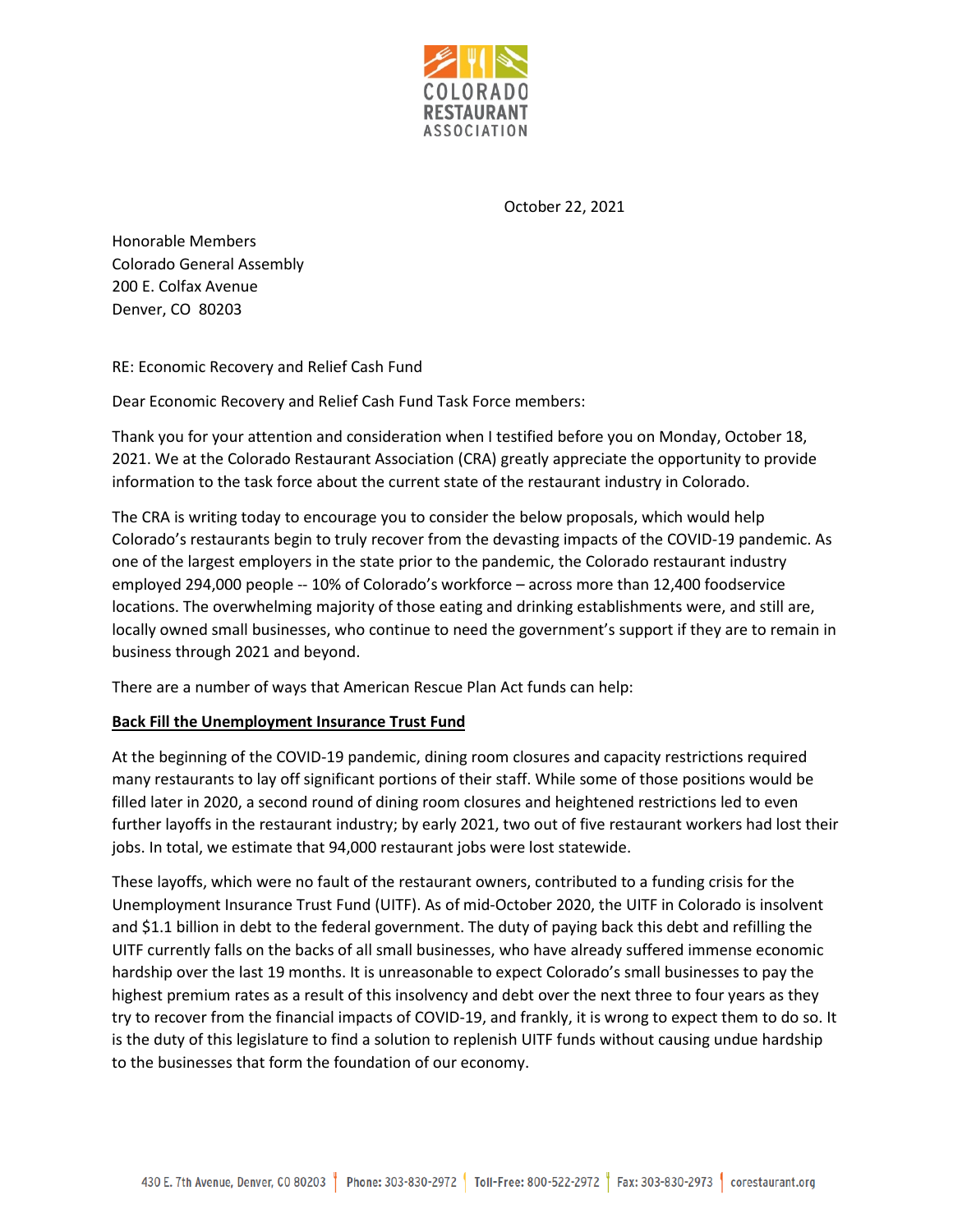

We ask that this task force strongly consider recommending that the state of Colorado use the federal funds it has received to pay off the UITF debt that has accrued and begin to refill the coffers of the UITF. Investing this money into the fund now will alleviate some of the burden on Colorado's businesses in the coming years, allowing them to rebuild faster and bolster Colorado's economy sooner.

## **Create Hiring and Retention Tax Credits for the Restaurant Industry**

One piece of federal legislation that has proved extremely useful to the restaurant industry is the Employee Retention Tax Credit (ERTC), which provided a tax credit to businesses that kept staff employed during times of the pandemic when there were significant restrictions put in place on businesses. The ERTC is currently scheduled to sunset on December 31, 2021.

We would like the State of Colorado to consider creating a similar program that could provide tax credits to restaurants for hiring and retaining employees. The City of Denver recently passed legislation providing \$1.5 million for hiring and retention bonuses for the hospitality industry and applications for those funds are coming in fast, underscoring the dire need for this kind of funding.

# **Create Industry-Specific Grants**

In 2020, the restaurant industry in the State of Colorado lost over \$3 billion in revenue. While we don't yet know the total revenue loss for 2021, the industry is currently facing increased, pandemic-related debt on top of a labor shortage and skyrocketing costs, from labor and products to food and utilities.

Congress attempted to make up a significant portion of these revenue losses via the Restaurant Revitalization Fund (RRF), however, the program was drastically underfunded. More than 63% of Colorado applications were not funded, leaving a deficit of \$697 million and 3,099 restaurants disappointed and without aid. If the federal government does not act to refill the RRF, many of those restaurants who did not receive funding may consider closing their doors permanently.

The Colorado legislature should consider providing restaurant-specific grants, similar to the RRF program. Funding from a grant program like this could be used toward paying rent (according to Alignable Research Center, 51% of restaurants could not pay their September rent), offering hiring and retention bonuses to staff (according to a recent Colorado Restaurant Survey, 91% of restaurants were short-staffed), or for day-to-day operations (costs of goods has continued to increase due to supply chain issues). This funding could mean the difference between your favorite local neighborhood restaurant remaining open or closing their doors forever.

## **Provide Additional Funding for Colorado Workforce Development Programs**

To address the ongoing employment struggles across the hospitality industry, Colorado should use some of its relief funds to expand existing workforce development programs. Existing programs include high school culinary and management training and on-the-job apprenticeships, as well as ongoing training and support services for professionals looking to enter the industry—but much more can be done to position the industry to meet employment needs now and into the future.